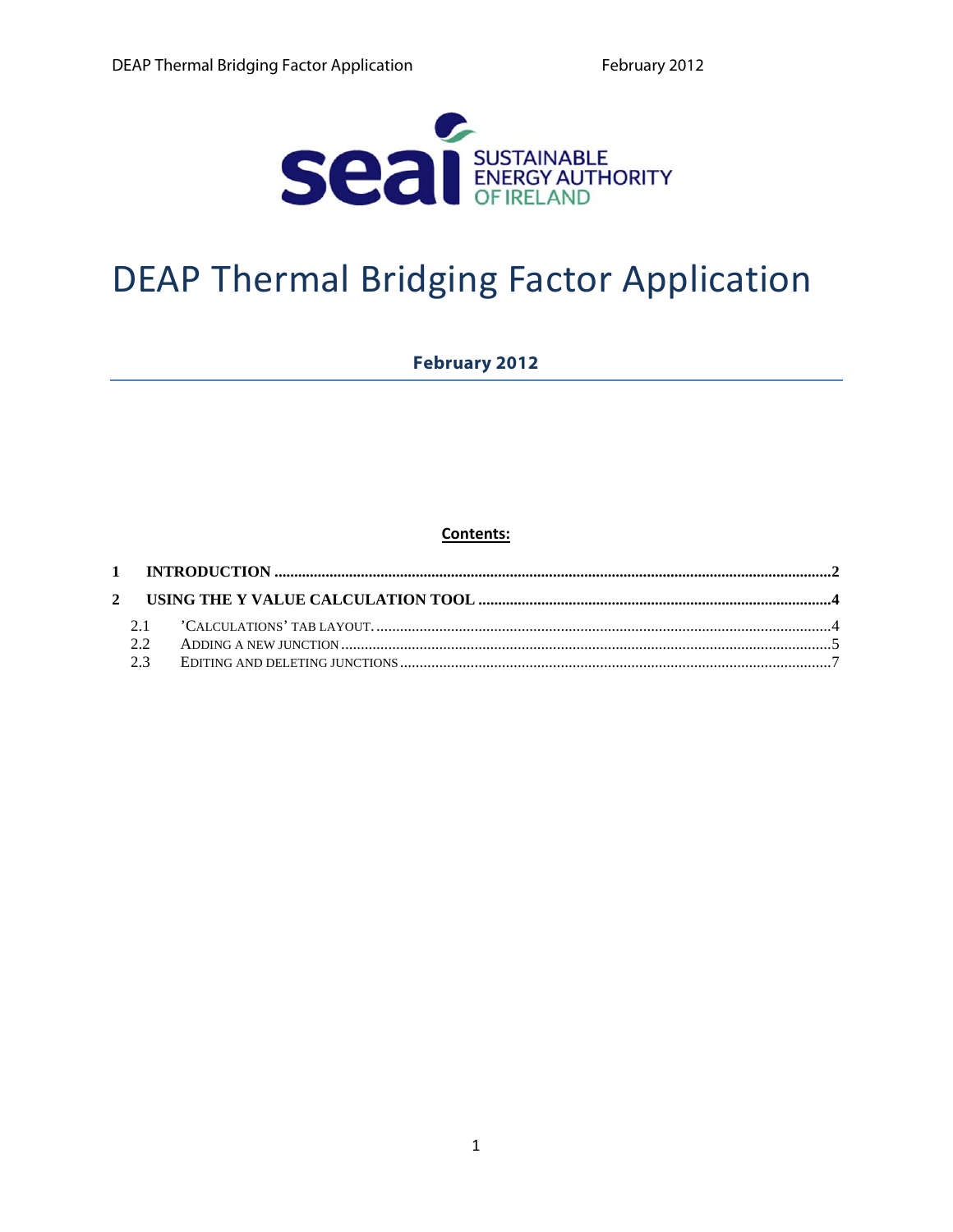# <span id="page-1-0"></span>**1 Introduction**

This application enables BER Assessors to calculate a non-default Thermal Bridging Factor for use in the Dwelling Energy Assessment Procedure (DEAP).

There are three default values available for 'Thermal Bridging Factor' (y) in DEAP manual Appendix K under www.seai.ie/deap.

A default value of **y = 0.15 W/m<sup>2</sup>K** applies for all dwellings except the following:

- **• y** = 0.08 W/m<sup>2</sup>K: for new dwellings whose details conform with "Limiting Thermal Bridging and Air Infiltration --- Acceptable Construction Details" (www.environ.ie) as referenced in Building Regulations 2008 and 2011 TGD L. This requires that the relevant drawings be signed off by the developer/builder, site engineer or architect.
- **y = 0.11 W/m2 K:** Only applies to new dwellings where Building Regulations 2005 TGD L applies. This value may be used when sign-off by the developer/builder, site engineer or architect indicates that all details in the dwelling have been constructed in accordance with both
	- i. Diagrams 3 and 4, and Sections 1.2.4 and 1.2.5 of Building Regulations 2005 TGD L
	- ii. The details set out in the Homebond publication "Right on Site, Issue No. 28" or the 5th or later editions of the Homebond Manual.

This 'Thermal Bridging Factor Application' references the default linear transmittance values (ψ [W/ (mK)], or Psi values) in Appendix D of TGD L 2011. The application may be used to determine a nondefault thermal bridging factor (y) for use in DEAP.

The methods outlined in TGD L 2011 for limiting thermal bridges are to:

- (1) adopt Acceptable Construction Details for typical constructions as shown in sections 1 to 6 in the document "Limiting Thermal Bridging and Air Infiltration – Acceptable Construction Details" for all key junctions
- (2) adopt Acceptable Construction Details sections 1 to 6 combined with details from Appendix 2 of the document "Limiting Thermal Bridging and Air Infiltration – Acceptable Construction Details" or other certified details (as defined in (iii) below) for all key junctions
- (3) use certified details which have been assessed in accordance, and comply, with Appendix D, e.g. certified by a third party certification body such as Agrément or equivalent or certified by a member of an approved thermal modelers scheme (to be developed) or equivalent for all key junctions;
- (4) use alternative details which limit the risk of mould growth and surface condensation to an acceptable level as set out in paragraph D.2 of Appendix D for all Junctions.

The transmission heat loss coefficient  $H_{TB}$  associated with non repeating thermal bridges is based on the formula described in Section D3 of TGD L 2011:

$$
H_{TB} = \sum (L \times \Psi)
$$

 $\bullet$  L is the length of the junction/thermal bridge over which  $\psi$  applies.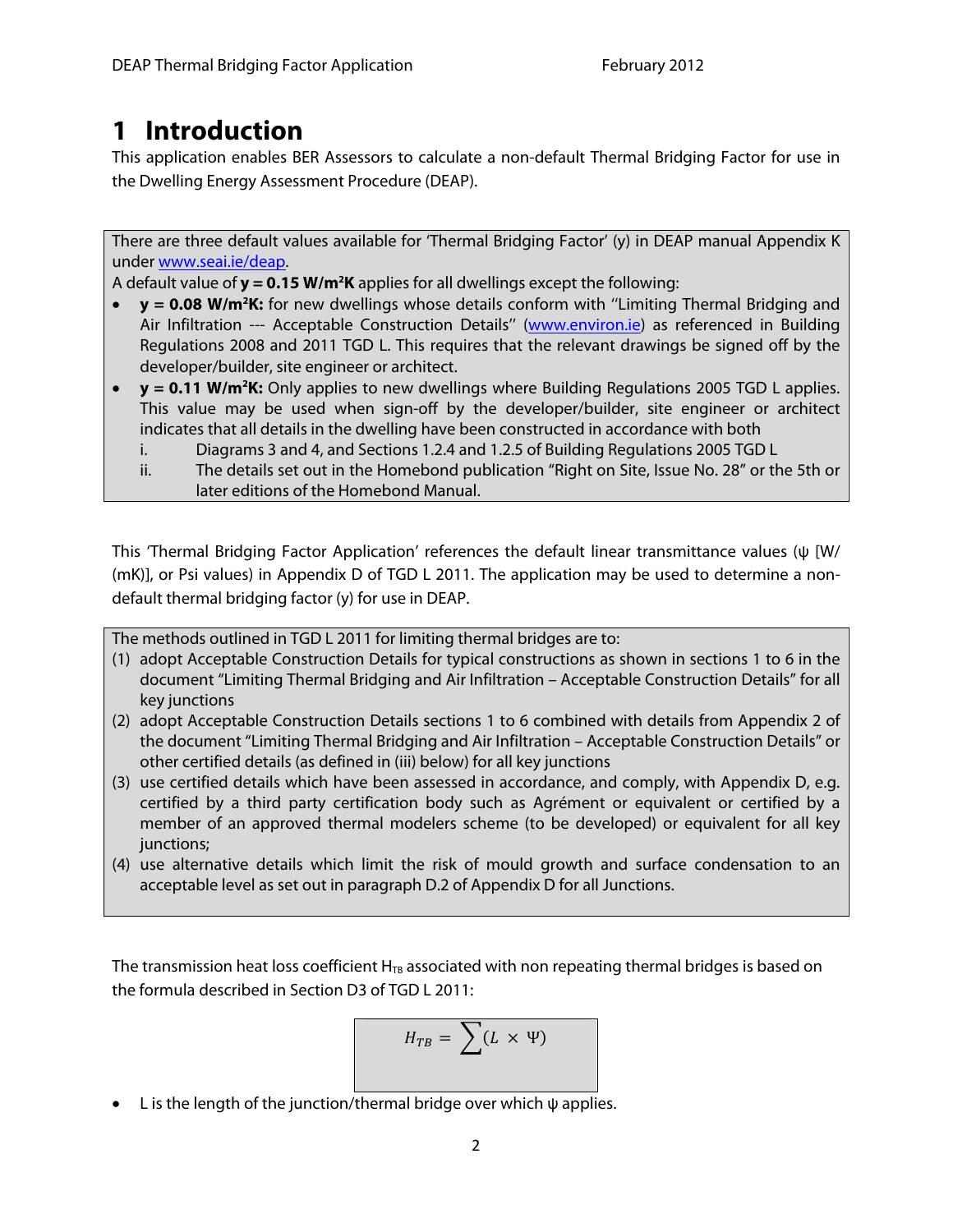The linear thermal transmittance (ψ) describes the heat loss associated with a thermal bridge. This is the rate of heat flow per degree per unit length of bridge that is not accounted for in the Uvalues of the plane building elements containing the thermal bridge. The Y factor for DEAP is then derived as follows:

$$
Y = \frac{H_{TB}}{\sum A_{exp}}
$$

- Y is the thermal bridging factor (y) as calculated by this application.
- $A_{\text{exp}}$ " is the sum of exposed (heat loss) areas of the dwelling in m<sup>2</sup>.

The calculation procedure to establish the linear thermal transmittance  $(\psi)$  is outlined in BRE IP 1/06. Details should be assessed in accordance with the methods described in I.S. EN ISO 10211. These calculations of two dimensional or three dimensional heat flow require the use of numerical modelling software validated against I.S. EN ISO 10211.

Values of  $\psi$  can be determined from the results of numerical modeling to the required standards or can be taken from Tables D1 to D6 of TGD L 2011 for Acceptable Construction Details if the details are followed during design and construction.

This calculation is based on the methods outlined in Appendix D of TGD Part L 2011 and can be applied to new dwellings meeting the criteria set out in TGD L 2011 Section 1.3.3.2. **The user must include all thermal bridges at junctions in the building. The y factor can be calculated using this application for use in DEAP.**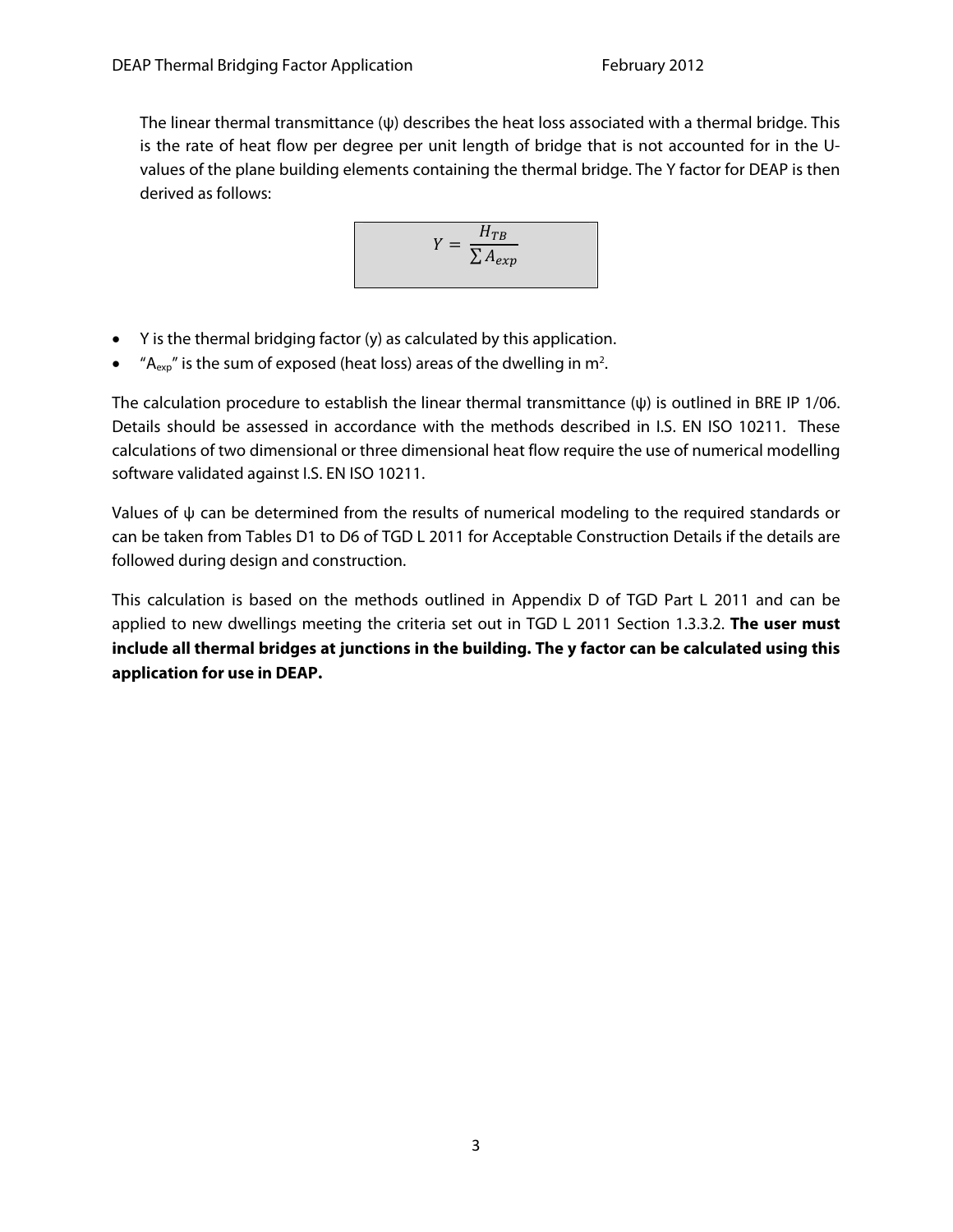# <span id="page-3-0"></span>**2 Using the Y value calculation tool**

The 'Thermal Bridging Factor (y)' is based on the junctions not taken into account in the calculation of the U-Values of plane building elements. These include junctions around openings such as windows and doors and junctions at the intersection of two planar elements such as the corners of walls, junctions between floors and walls and junctions between walls and ceilings.

The lengths of all of the junctions are first measured in metres and the total exposed and semiexposed (heat loss) envelope area of the building determined. The exposed envelope area is available from the DEAP Envelope area calculations. Measurements are based on internal surfaces.

This data is used by the Microsoft Excel application, 'Thermal Bridging Application.xlsm'. This application is designed to run in Microsoft Excel 2007 and later versions. **Ensure that macros are enabled in Microsoft Excel when using this application.** 

Data is entered in the 'Calculations' Tab of this application. This is accessed by selecting the tab directly or by pressing the 'Thermal Bridging' button on the 'Title' tab.

# **2.1 'Calculations' tab layout.**

The 'Calculations' tab is divided into two sections. The header area in Figure **1** contains information relating to the whole dwelling. The detailed table in **Figure 2** displays data relating to each individual junction within the dwelling.

The header area (Figure **1**) is divided into three sections as follows:

- 1) The section to the left identifies the dwelling including the MPRN, BER number, address and a comments section.
- 2) The middle section contains a data entry box for the total exposed and semi-exposed envelope area of the dwelling, a results box for showing the final calculated 'Thermal Bridging Factor (y)' and a button for adding new junctions to the details area.
- 3) The right most section contains a key indicating what the different colours in this application refer to. Only the yellow "user input" boxes are editable by the user.

| <b>MPRN:</b>       |  |                                                                   |                | <b>Colour Key</b>    |  |
|--------------------|--|-------------------------------------------------------------------|----------------|----------------------|--|
| <b>BER Number:</b> |  | Add a new Junction to this Calculation:                           | <b>Add New</b> | <b>User</b><br>Input |  |
| <b>Address:</b>    |  | Total Envelope Area containing Thermal Bridges (m <sup>2</sup> ): | 0.00           | <b>Constant</b>      |  |
| <b>Comments:</b>   |  | Calculating Y Factor for Thermal Bridging [W/m <sup>2</sup> K]:   | 0.00           | Calculated           |  |

**Figure 1** 

| <b>Delete</b> | Edit | <b>Item</b><br><b>Number</b> | <b>Table</b> | <b>Junction Detail</b> | <b>Description</b> | Target U-Value(W/m <sup>2</sup> K) | <b>Psi Value</b><br>(W/mK) | Length<br>(m) | <b>Calculated Value</b><br>Psi*L(W/K) |
|---------------|------|------------------------------|--------------|------------------------|--------------------|------------------------------------|----------------------------|---------------|---------------------------------------|
|               |      |                              |              |                        |                    |                                    |                            |               |                                       |

**Figure 2**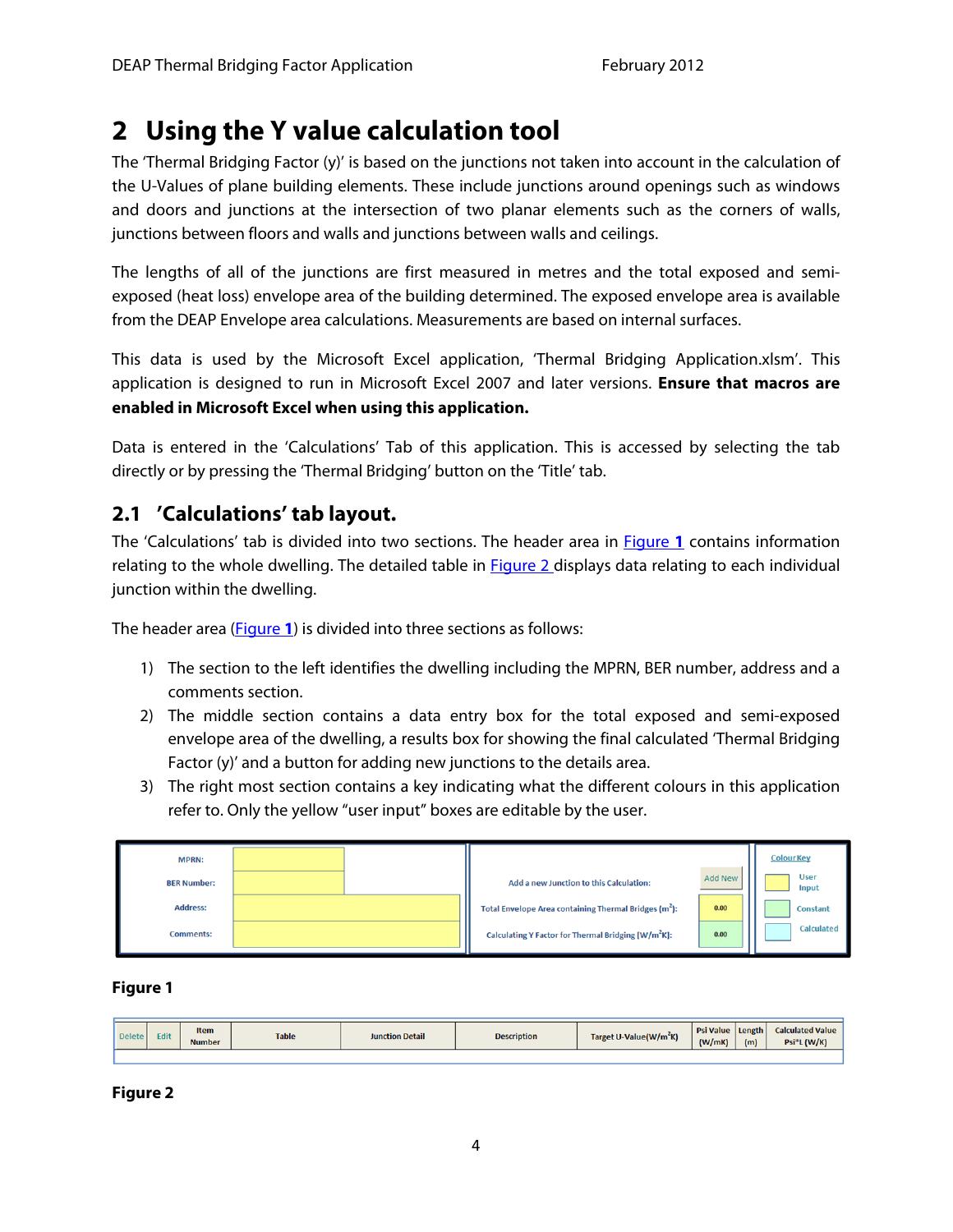### <span id="page-4-0"></span>**2.2 Adding a new junction**



#### **Figure 3**

To add a new junction to the list, click the 'Add New' button highlighted in **Figure 3**. This presents the user with the following window:

| <b>Thermal Bridge</b>        |                                                                          | $\overline{\mathbf{x}}$ |
|------------------------------|--------------------------------------------------------------------------|-------------------------|
|                              | <b>C</b> Use Custom Values<br><b><i>G</i></b> Use Values from Appendix D |                         |
| <b>Appendix D Table:</b>     | Section 1 - Cavity Wall Insulation                                       |                         |
| Section:                     |                                                                          |                         |
| Target U-Value (W/m2K):      |                                                                          |                         |
| <b>Junction Description:</b> |                                                                          |                         |
| <b>Junction Length (m):</b>  | Psi Value (W/mK):                                                        |                         |
|                              | Ok<br>Cancel                                                             |                         |

#### **Figure 4**

The window in **Figure 4** allows the user to enter the thermal bridge details for a junction in one of two ways, either by selecting from the Appendix D tables or entering a custom calculated Psi Value. The associated junction length is entered in metres. The junction is identified by the user using the "junction description" entry. All measurements refer to internal surfaces of the building elements.

To enter data from the Appendix D tables, the option at the top of the window **'Use Values from**  Appendix D' should be selected. The first drop down list on this window, Appendix D Table, has six options, one for each of the tables in Appendix D as follows: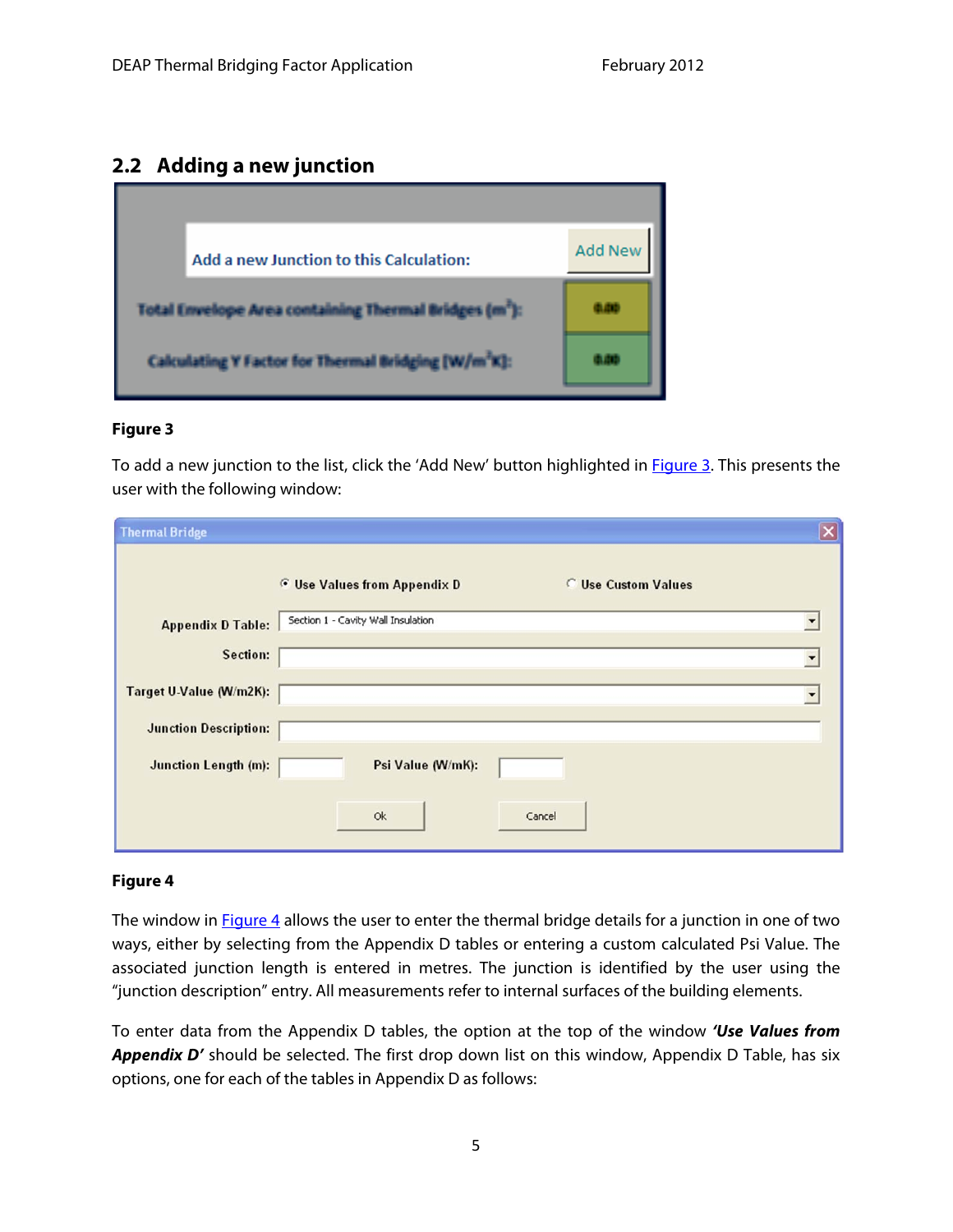<span id="page-5-0"></span>

| Section 1 - Cavity Wall Insulation           |  |
|----------------------------------------------|--|
| Section 2 - External Insulation              |  |
| Section 3 - Internal Insulation              |  |
| Section 4 - Timber Frame Construction        |  |
| Section 5 - Steel Frame Construction         |  |
| <b>Section 6 - Hollow Block Construction</b> |  |

#### **Figure 5**

The appropriate option is chosen based on construction type. Once selected, the options in each of the other two dropdown lists are automatically populated to reflect the chosen table. For example, if 'Section 1 – Cavity Wall Insulation' is selected then the rows of TGD L 2011 Table D1 are automatically displayed in the dropdown list entitled 'Section'. The 'Target U-Values' from Table D1 are also automatically listed to the third dropdown list. **The user must refer to the footnotes associated with the relevant tables D1 – D6 in TGD L 2011.**

 To enter a custom Psi Value for a junction, select the **'Use Custom Values'** option at the top of the window. This disables the three dropdown lists relating to Appendix D described above and requires entries for the junction description, junction length and the certified Psi value. When entering a custom Psi value, full details on the method used to determine this value must be retained including thermal models of the relevant junction to the required standards.

Once all selections have been made and the junction length added, pressing the 'Ok' button closes the window in **Figure 4** and adds this junction to the list of junctions as demonstrated in **Figure 6**.

| Delete | <b>Edit</b> | <b>Item</b><br><b>Number</b> | <b>Table</b>                             | <b>Junction Detail</b>                                                                                                       | <b>Description</b>                                  | Target U-Value(W/m <sup>2</sup> K)                                                                         | Psi Value Length<br>(W/mK) | (m)   | <b>Calculated Value</b><br>$Psi^*L$ (W/K) |
|--------|-------------|------------------------------|------------------------------------------|------------------------------------------------------------------------------------------------------------------------------|-----------------------------------------------------|------------------------------------------------------------------------------------------------------------|----------------------------|-------|-------------------------------------------|
|        |             |                              | Section 4 - Timber Frame<br>Construction | 4.12.2: Eaves - Insulation between<br>and under rafters -<br>Unventilated/Ventilated rafter<br>void - Pitched Ceiling Dormer | Junction betweeb Upper Floor<br>Ceiling and NE Wall | 0.15 U-value, Insulation between<br>studs and internal Insulation (roof)<br>$U = 0.14$ (floor $U = 0.15$ ) | 0.0130                     | 6.450 | 0.084                                     |

#### **Figure 6**

This process is repeated for all junctions in the building. As each junction is added the 'Calculated Factor for Thermal Bridging (y)' in [Figure](#page-3-0) **1** is automatically recalculated.

The workbook should be saved with a unique name for future reference. This is a Read-Only file so a new file name must be provided by the user at the time of initial saving.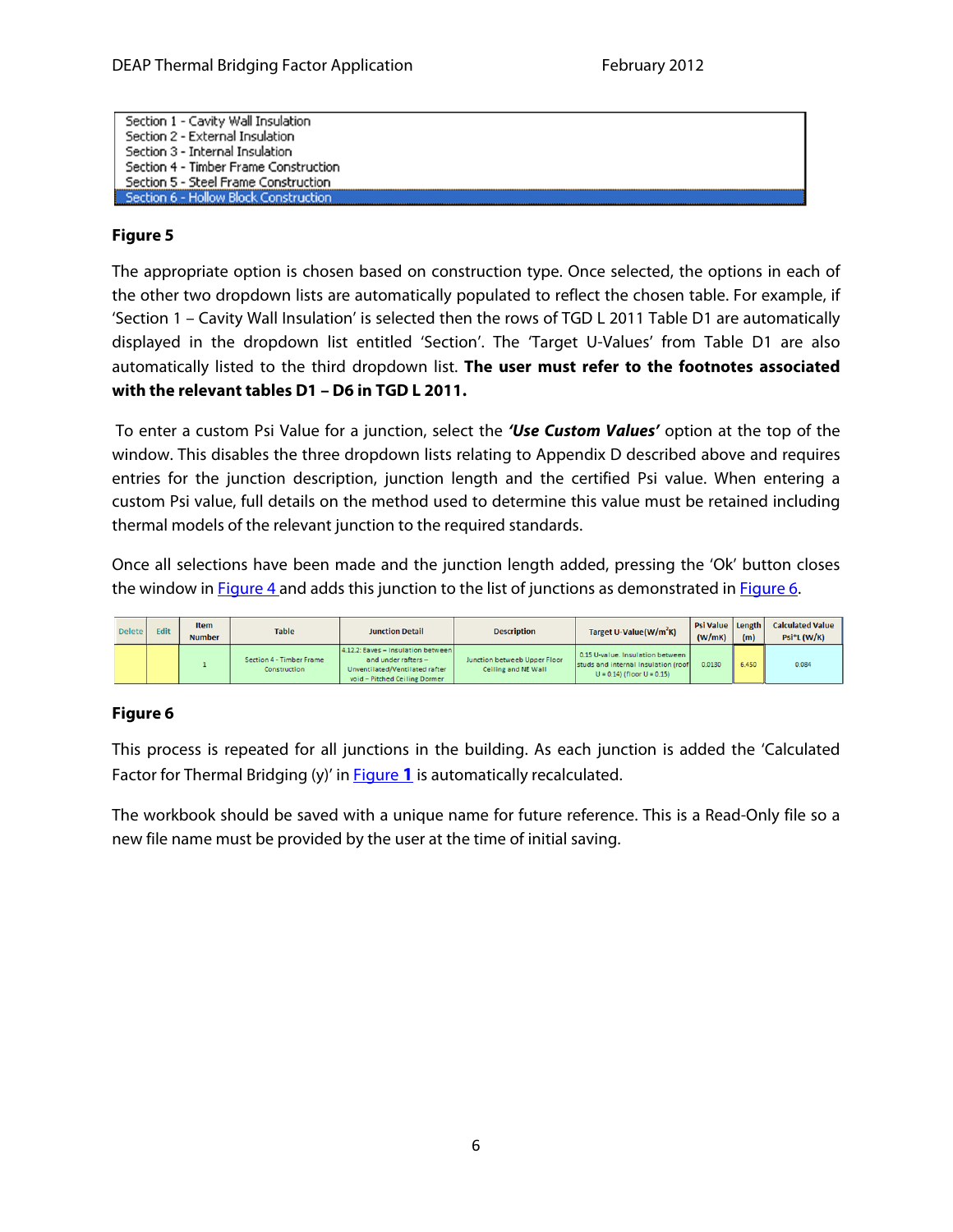# <span id="page-6-0"></span>**2.3 Editing and deleting junctions**

As can be seen in **Figure 6** the cells in the added row have three different colours:

- 1) Green are constants and cannot be edited on screen
- 2) Blue are automatically calculated values which cannot be edited
- 3) Yellow are fields where data entry or alteration is allowed

In **Figure 6** there are three yellow fields i.e. allowing data entry

- 1) Delete Allows the user to select this row for deletion.
- 2) Edit Allows the user to select this row to be edited.
- 3) Length (m) allows the user to change the junction length without re-entering all of the details.

To delete a row from the grid, the user must click the delete cell on that row. This results in a delete symbol appearing as shown in **Figure 7**. Clicking this cell again results in the delete symbol being removed. Once at least one row has been selected for deletion, clicking the Delete button located at cell A9 deletes this row from the grid. The user can select multiple rows for simultaneous deletion.





To edit a row in the grid, the user must click the edit cell on that row. This results in an edit symbol appearing as per Figure 8. Clicking this cell again results in the edit symbol being removed. Only one row can be edited at a time. Once a row has been selected, clicking the Edit button located at cell B9 opens the Edit window as described in **Figure 9** with the data from this row displayed. This window is similar to the data entry window described in **[Figure 4](#page-4-0)**. Any item can be changed by making a new selection from the drop down list or by entering data in the data entry box. Finally pressing OK saves the changes and pressing Cancel reverts to the "calculation" screen, cancelling the changes made to the line.

| <b>Delete</b> | <b>Edit</b> |
|---------------|-------------|
|               |             |

**Figure 8**